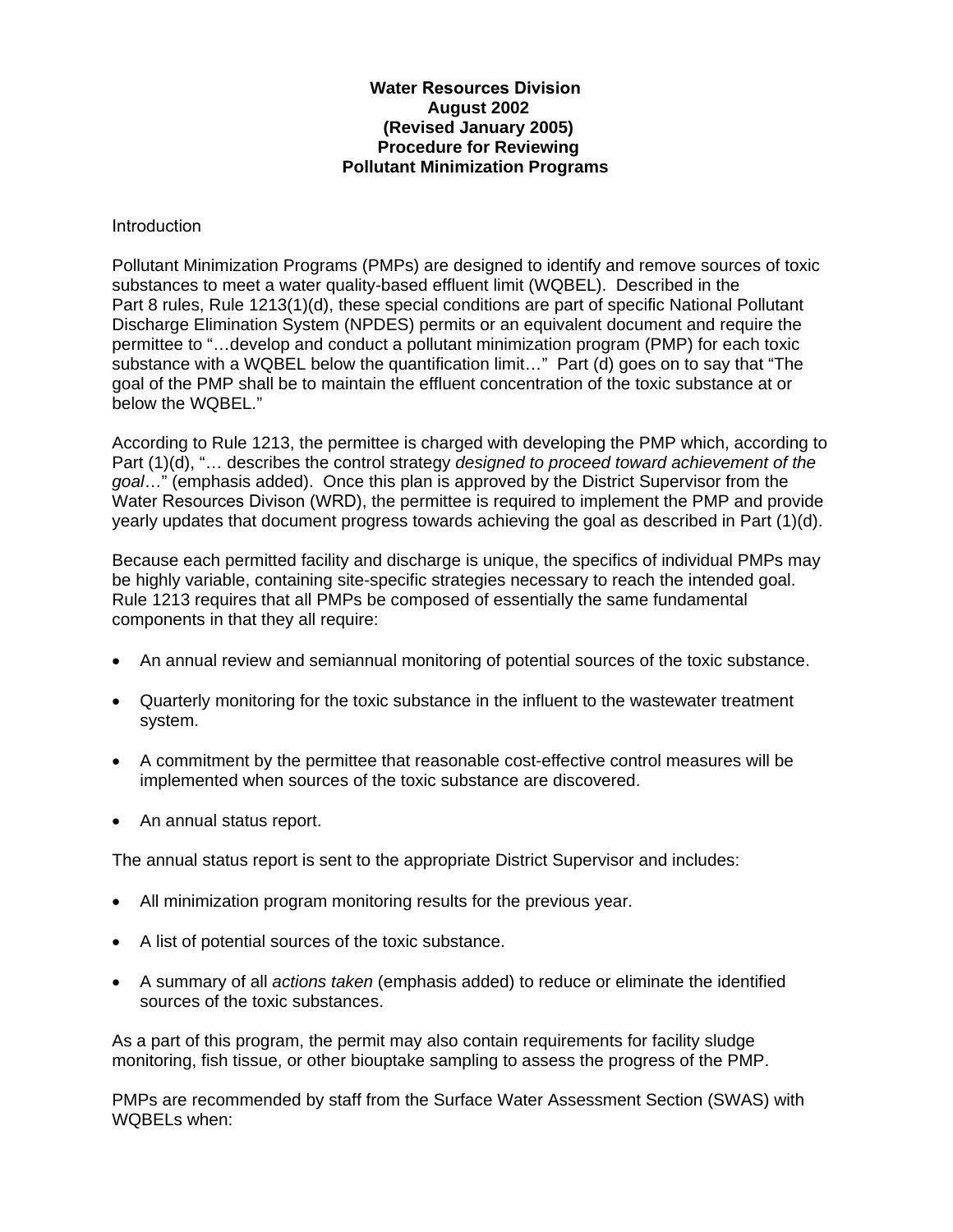- Data indicate the presence of a toxic substance with a WQBEL below the quantification level and therefore covered by Rule 1213.
- A variance has been granted per Rule 1103(6)(b) or (9).

As an example, polychlorinated biphenyls (PCBs) are a class of pollutants that have a quantification level well above the WQBEL. A PMP will be required under the authority of Rule 1213 when a facility has been identified as potentially discharging PCBs above the WQBEL.

PMPs were originally created for mercury in the same fashion as the PCB example above when the WQBEL for this metal was less than the quantification limit. However, the promulgation of United States Environmental Protection Agency (USEPA) Analytical Method 1631 now allows for the quantification of mercury at a concentration that is less than the WQBEL. Because of this new analytical method, the continuation of existing PMPs and the creation of new PMPs for mercury will occur under the authority of Rule 1103.

When a PMP is recommended by the SWAS and included in the issued NPDES permit, a date (or deadline) by which time the permittee must submit a PMP to the appropriate District Supervisor is included. Upon receipt of the draft PMP, the District Supervisor will distribute the proposed document to the SWAS, the appropriate district staff, and the Permits Section for review. Each of these individual sections will then have opportunity to comment from their own unique perspective on the proposed program. These comments are then communicated back to the District Supervisor who ultimately has the final approval authority.

# **PMP – Review Criteria for Approval**

As outlined in Rule 1213, the goal of any PMP is to maintain the effluent concentration of a specific toxic substance at or below the WQBEL. Examples of two generic PMPs that contain the specific elements described in Rule 1213 are given in Appendices A1 and A2. These elements include:

• **An annual review and semiannual monitoring of potential sources of the toxic substance**. PMPs for Publicly Owned Treatment Works (POTWs) may include a list of (common) potential sources, including business and industry, while PMPs involving industrial dischargers should include reviews of the potential sources from internal plant processes or other areas that may contribute contaminated water to the treatment system<sup>1</sup>. The PMP should specify an approved analytical method with an appropriate quantification level. PMPs for mercury will generally specify USEPA Method 1631; however, with some facilities, USEPA Method 245.1 with a quantification level of 0.2 micrograms per liter (ug/L) may be sufficient.

In some cases, it may be necessary in a PMP to aggregate potential sources of a pollutant and subsample within the aggregation. As an example, a large city may have 5,000 dentist offices spread over a large area. Because semiannual monitoring of all of these potential mercury sources at one time may be logistically and financially impossible, a properly designed subsample could be used to represent this aggregate of potential sources within the city, or a portion of all of this aggregate can be sampled each year until each potential source has been evaluated. Sampling aggregates of potential sources are approved on a case-by-case basis by the District Supervisor. An

 $<sup>1</sup>$  It should be noted that municipalities may need to establish the legal authority to require nondomestic</sup> users (industry/nondomestic users that discharge to POTWs) to reduce or eliminate a pollutant.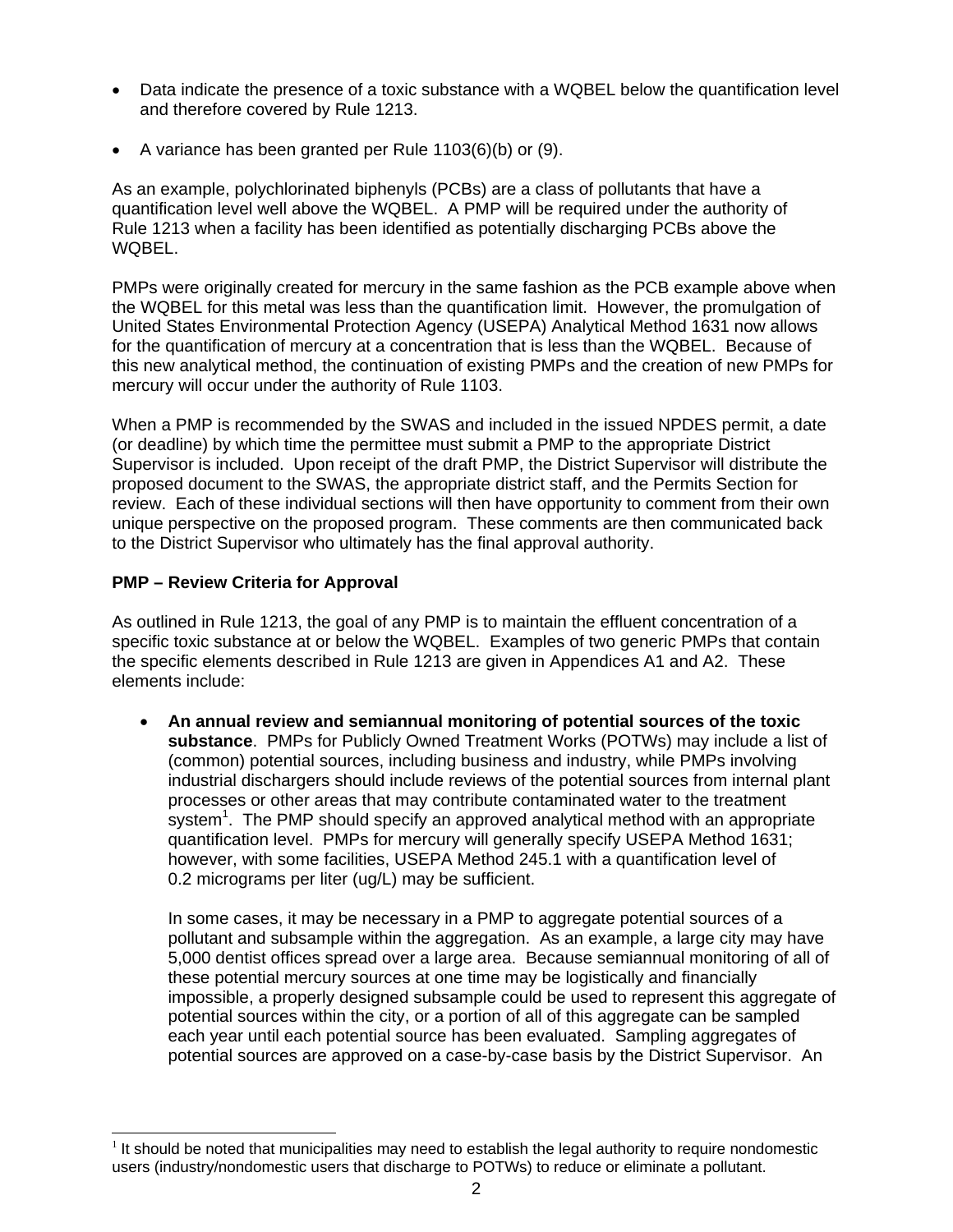exception to this would be those facilities determined to have the potential to discharge the pollutant that are considered Significant Industrial Users (SIUs) under an industrial pretreatment program. Semiannual self-monitoring and annual POTW monitoring is required for all SIUs.

- **Quarterly monitoring for the toxic substances in the influent to wastewater treatment systems**. A pollutant-specific trigger or action level that invokes a specific response should be clearly identified in this portion of the plan in conjunction with other monitoring activity by the permittee. This specific response must be in accordance with some activity that moves towards the identification and reduction or elimination of the source of the toxic pollutant. As with source monitoring, an approved analytical method must be specified in the PMP.
- **A commitment by the permittee that reasonable cost-effective control measures will be implemented when sources of the toxic substances are discovered**. Factors to be considered shall include all of the following<sup>2</sup>:
	- 1. Significance of sources.
	- 2. Economic considerations
	- 3. Technical and treatability considerations.

When charged with the responsibility of reviewing a proposed PMP, it is important that the goal of the PMP is considered at all times. As such, reporting data without committing to use the data to help identify and reduce or eliminate a pollutant source may not necessarily move the permittee towards this goal. Therefore, it is important that the reviewer continually question how individual PMP activities or monitoring data are used to identify, reduce, or eliminate a pollutant source.

Once the review process is complete, comments and recommendations are submitted to the appropriate District Supervisor. It is the responsibility of the District Supervisor to review the comments, require changes where appropriate or the correction of deficiencies, and eventually approve each individual PMP. Once approved, the permittee is required to execute the PMP as part of their NPDES permit. Significant changes to the original program should be submitted to the appropriate District Supervisor by the permittee for approval.

# **PMP - Annual Report Review**

Annual PMP reports are submitted to the appropriate District Supervisor one year after the program goes into effect. The annual report is intended to describe the status (progress that may include successes or failures) of the PMP. The District Supervisor will in turn distribute the annual report to the Permits Section, SWAS, and District Industrial Pretreatment Program (IPP) staff for their review. It is important to note that as a facility progresses towards locating and removing/minimizing sources of contamination, deviations from the original program will occur. This is to be expected as monitoring data may require additional sampling plans or remedial activities that were not anticipated in the original program. Proposed changes to the PMP may be included in a summary section of the annual report or as a timely communication, separate from the annual PMP report. Nonetheless, all annual reports should, by rule, contain:

A. **All PMP monitoring results for the previous year**. All data that was collected during the past year including influent, effluent, and data collected from potential sources should be

 $2$  A discussion pertaining to the intent of the PMP process from the Supplementary Information Document (Water Quality Guidance for the Great Lakes, EPA-820-B-95-001) that includes items 1, 2, and 3 listed above is attached to this document as Appendix F.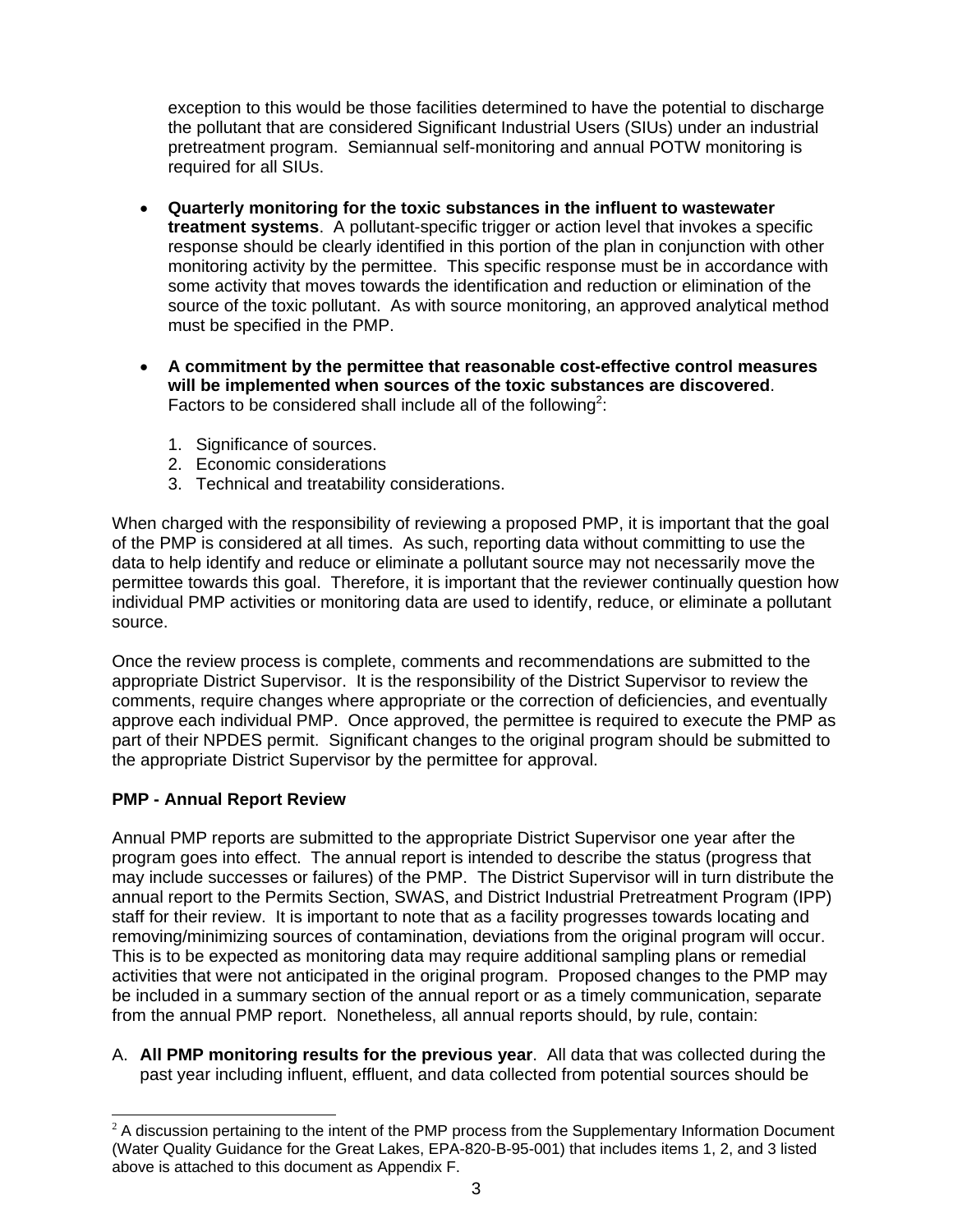included with the annual report. Sampling dates, method of analysis, the laboratory name, and proper units should all be clearly identified for review purposes.

- B. **A list of potential sources of the toxic substance**. This list may include the potential sources that were identified in the program, as well as a list of new potential sources that have been identified as a result of monitoring data.
- C. **A summary of** *all actions taken* **to reduce or eliminate the identified sources of toxic substances** (emphasis added). This may include the actions that are in response to monitoring results as described above and/or additional actions that do not include monitoring that have occurred and are designed to move towards the goal. In other words, the report should identify what they found and what they are now doing because of what they found. The statement, "…will continue to monitor…," when used as the only action following the exceedance of a trigger or action level should be accepted as a last resort, as this action, by itself, does not necessarily move the permittee towards the PMP goal.

In some cases, the PMP annual report requirement may be largely fulfilled by the permittee using a format that is similar to the example provided in Appendix B. Additional information that exceeds this suggested format may be attached as a separate document. While it may be possible for some permittee's to use this report format verbatim, district staff are encouraged to use this report example as a guide to help each permittee meet the requirements of the PMP annual report .

As stated above, it is the responsibility of the District Supervisor to distribute the PMP annual report to the Permits Section, SWAS, and District IPP staff for their review. This initial review should begin by using the appropriate checklist (Appendices C and D) to ensure that specific requirements for any PMP, as described in the preceding portions of this document, are present. The use of this checklist will also serve to standardize the review process within the WRD.

## **PMP Review and Approval Process**

PMPs are a component of an NPDES permit and are created as part of the permit development process. The process of developing a PMP begins with a recommendation by the SWAS; however, the entire process also involves both the Permits Section and District Staff. In addition, PMP reviews by WRD staff must be accomplished within certain time constraints. An overview of the PMP Development Process as it would occur under Rule 1213(1)(d) or Rule 1103(6)(b) for development of a PMP is described below. The purpose of this overview is to provide WRD staff with an understanding of the PMP development process, including general time constraints.

- 1. The WRD District Office receives an NPDES permit application.
- 2. The assigned district staff reviews the NPDES permit application and completes the transmittal memo. District staff provides facility information for mercury and any parameters with quantification limits greater than the WQBEL if not already included with the permit application. Staff should review and include relevant daily monitoring results, IPP monitoring results, spill, or other site knowledge, such as soil and groundwater contamination, remediation activities, or enforcement. If the application includes a demonstration to the department that an alternative technique is available to assess compliance with the WQBEL, district staff should provide comments on the Rule 1213(1)(d) demonstration in the application transmittal memo.
- 3. District staff forwards the NPDES permit application with the transmittal memo to the Permits Section.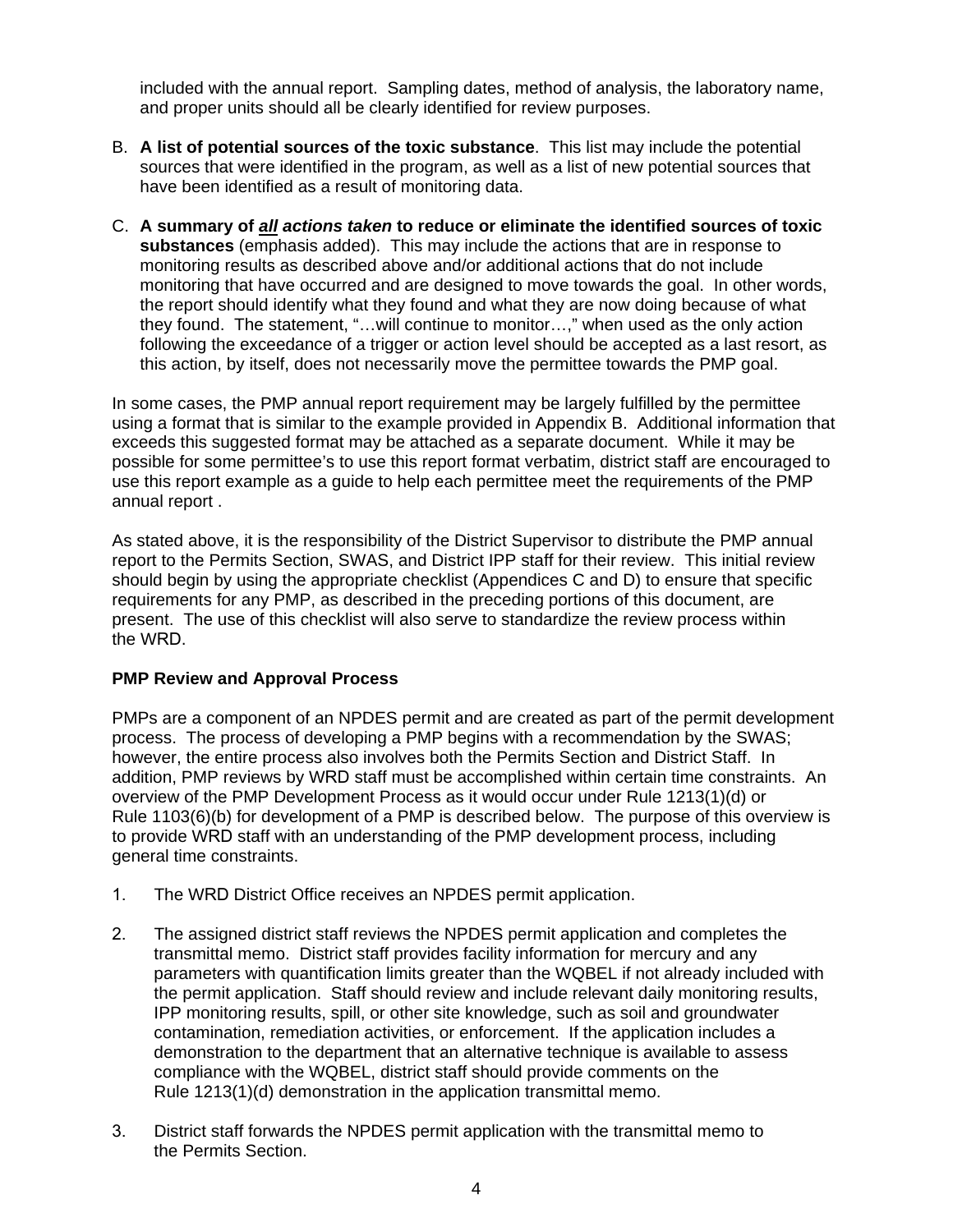- 4. The Permits Section determines whether a WQBEL review is needed. If a WQBEL is required, the application is forwarded to the SWAS.
- 5. If the NPDES permit application includes a Rule 1213(1)(d) demonstration or a Rule 1103 variance request for bioaccumulative chemicals of concern, the Permits Section coordinates review of the proposed alternative assessment technique or variance (Permits Section Procedure #28).
- 6. The SWAS reviews the NPDES permit application information and, when appropriate, recommends WQBEL(s) and PMP permit condition language.
- 7. The SWAS forwards permit recommendations (WQBELS or monitoring requirements with an analytical quantification level and PMP) for appropriate parameters to the Permits Section.
- 8. The Permits Section reviews recommendations and determines draft NPDES permit contents. WQBEL(s), either PMP requirements or alternative assessment technology requirements, are incorporated as a special condition.
- 9. Permit is prepublic noticed and public noticed.
- 10. The Permits Section receives comments from the stakeholders, including the permittee, public, and department or other agencies.
- 11. A decision to issue the permit is made and, when appropriate, the NPDES permit is issued with PMP requirements.
- 12. The permittee drafts (or potentially modifies) and submits a PMP to the WRD District Supervisor within the timeframe specified in their NPDES permit<sup>3</sup>.
- 13. District compliance staff distributes the PMP and any initial district comments to the Permits Section, SWAS, and District IPP staff for their review. Consideration should be given to distribute the PMP submittal to other divisions or agencies when remediation or other issues may be relevant to the PMP. Each participating entity has 45 days to submit their respective PMP review comments to the appropriate District Supervisor<sup>4</sup>.
- 14. District staff reviews the PMP (see PMP checklist in Appendix D) and comments received from the Permits Section, SWAS, or any other entity that may be involved.
- 15a. If the District Supervisor, after considering the input from all applicable reviewers, determines that the PMP is inadequate, the District Supervisor will send a deficiency letter informing the permittee of the program's inadequacies. The permittee must then resubmit an approvable PMP, generally within 60 days of receipt of the deficiency. However, if the modified PMP continues to be inadequate following **reasonable** attempts to modify the plan to an acceptable level, district staff will evaluate the need for escalated enforcement or other actions to return the permittee to compliance. District staff again coordinates WRD review as necessary.

**OR**

 $3$  For the sake of efficiency and clarity, it is recommended that the permittee and DEQ staff meet to discuss the PMP prior to submittal and/or shortly after the submittal has been found deficient.

 $4$  District staff should facilitate all communication regarding comments or suggested modifications between the permittee and those entities reviewing the submitted PMP or annual PMP reports. All comments or suggested modifications from reviewing entities should be addressed to the appropriate District Supervisor and not directly to the permittee.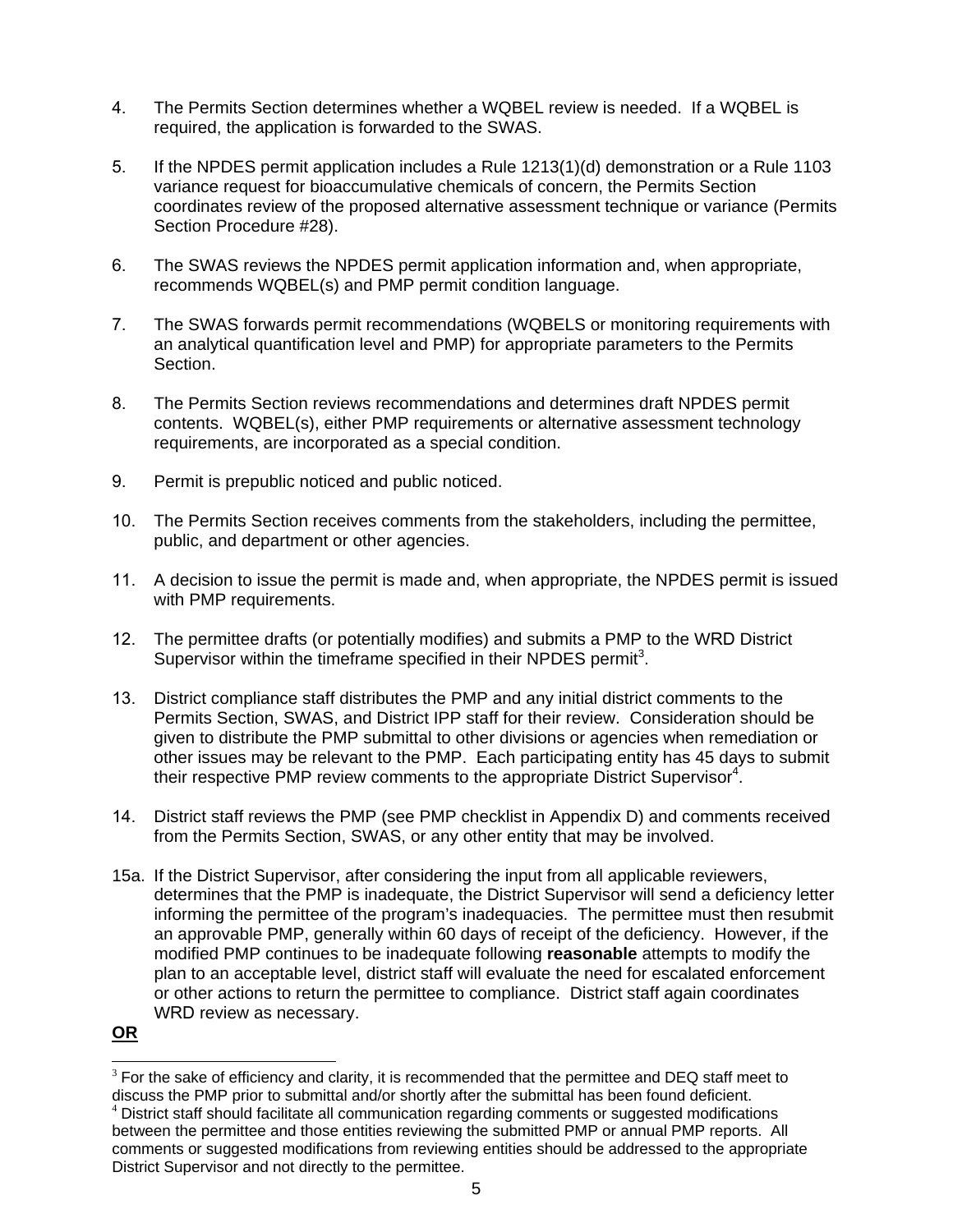- 15b. If the PMP is determined to be acceptable, the District Supervisor sends the permittee a PMP approval letter.
- 16. Once a PMP is approved, the permittee implements the PMP.
- 17. The permittee submits an annual PMP update (see PMP Annual Report suggested format in Appendix B) to the District Supervisor.
- 18. District staff distributes the annual PMP report to appropriate reviewers. Each facility may have different review requirements. At a minimum, district staff should provide a copy of the submittal cover letter or other notification to the Permits Section, SWAS, and appropriate district IPP staff to allow an opportunity for review and comment. If the permittee has a PMP for parameters associated with a state or federally regulated remediation project, the regulating agency should be notified of the PMP update.
- 19. Within 60 days of receipt, the district staff should review the submittal and any comments received on the annual PMP report. A summary of Department of Environmental Quality comments and, when applicable, those comments from other state and federal entities should be communicated by district staff to the permittee within 90 days of the annual PMP report submittal<sup>5</sup>.

Approved: Denvid A. At  $9 - 9 - 02$ 

 $\overline{\phantom{a}}$ 

 $<sup>5</sup>$  District staff should facilitate all communication regarding comments or suggested modifications</sup> between the permittee and those entities reviewing the submitted PMP or annual PMP reports. All comments or suggested modifications from reviewing entities should be addressed to the appropriate District Supervisor and not directly to the permittee.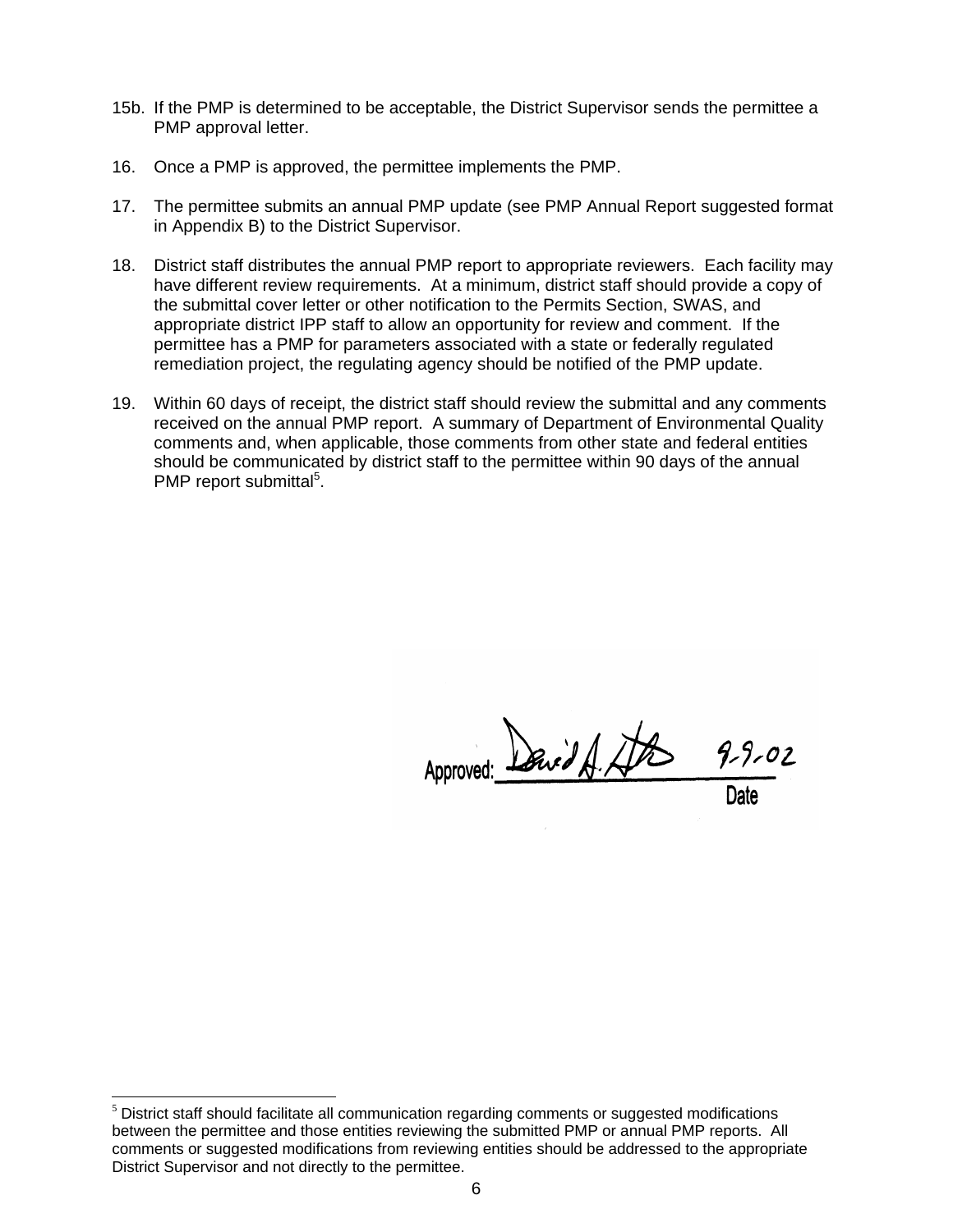## **APPENDIX A1**

Pollution Minimization Program (Public Owned Treatment Works) (City/Village/Township), Michigan

## Submitted (date)

*The following is an example for Water Resources Division staff of a basic Pollution Minimization Program (PMP) for Public Owned Treatment Works (POTWs). This example should not be interpreted as a form or template to be used for all POTWs requiring a PMP but rather as a demonstration of the basic components that should be included in any proposed PMP.* 

The following is a detailed explanation of a Pollution Minimization Program (PMP) for (facility) and is intended to meet the requirements set forth in R 323.1213(d). This plan consists of five sections:

- 1. An annual review of potential sources of the toxic substance(s) in question. These sources will include, but are not limited to, businesses/industry where (pollutant) is or has been historically used or geographic areas where this material may have been previously deposited.
- 2. Semiannual monitoring of potential sources of the toxic substance(s) in question. Points along the collection system where storm water runoff, groundwater, etc., may be entering the collection system may also be included where applicable.

Existing potential sources will be sampled to determine the presence or absence of (pollutant). Sources, when identified, will be managed alone or in combination with other waste streams so as to move toward the PMP goal of meeting the water quality-based effluent limit (WQBEL) at the point of compliance.

A summary of all review activities and sampling results will be included in the PMP Annual Report.

3. Quarterly monitoring for the toxic substance in the influent to the wastewater treatment system will be performed and reported in the PMP Annual Reports (format example in Appendix B). Influent samples will consist of a (grab/composite) that will be analyzed at an appropriate quantification level using an approved United States Environmental Protection Agency method, approved alternative test method, or permit specified method.

When (pollutant) is found (include a trigger or action level here) at monitoring point (station or monitoring point), staff will immediately:

• (description of action(s) such as immediately resample, notification to nondomestic dischargers, etc.)

(Optional- part or all) [Sludge, filter residuals, fish tissue monitoring and/or biouptake] data will also be submitted along with influent and effluent data (as with influent data, trigger or action levels for this alternative sampling data may be inserted or here).

To aid in the review of this program, a detailed diagram of the complete collection system, including (potential) sampling locations and the treatment plant outfall location, has been provided (Figure 1).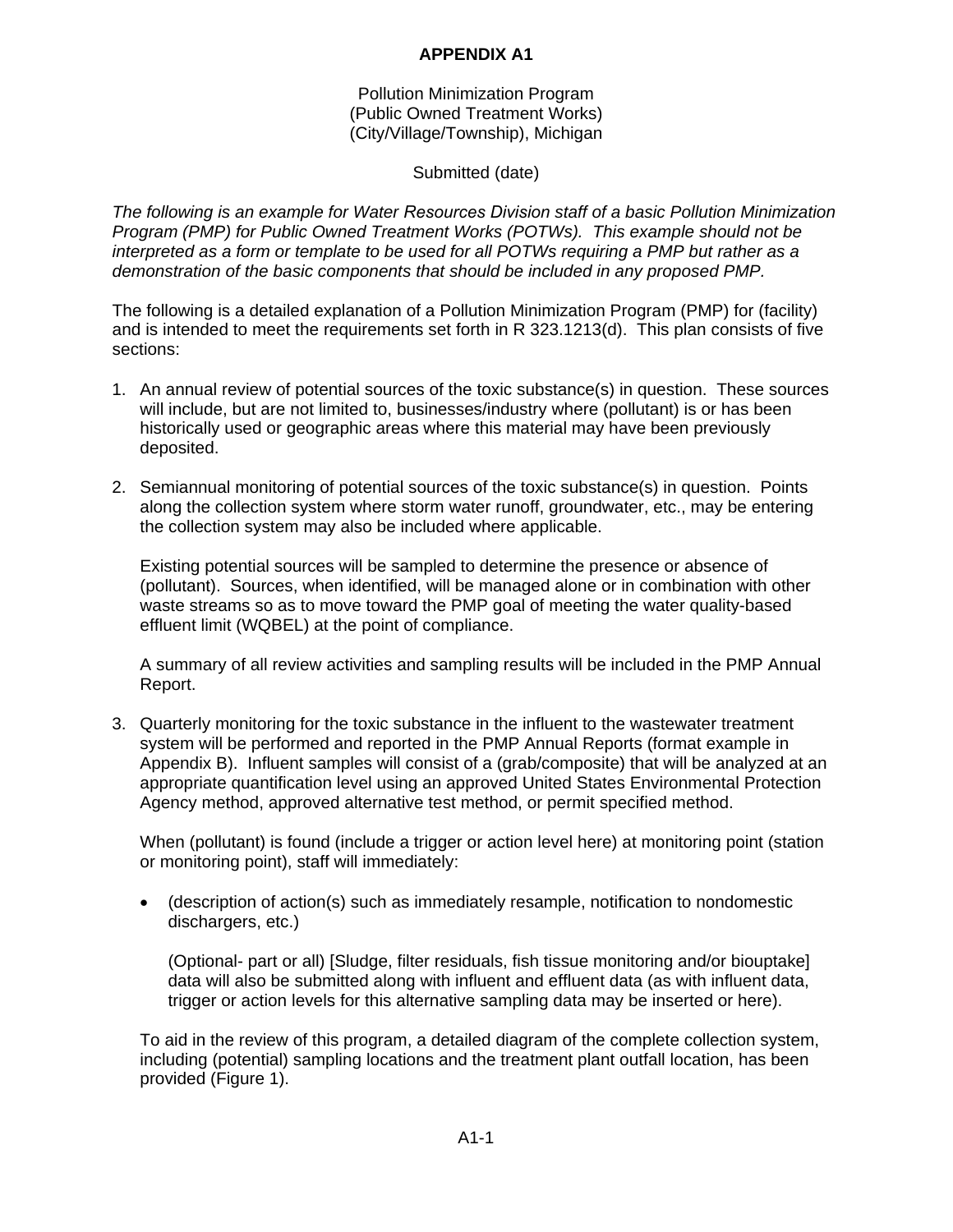- 4. Reasonable, cost-effective control measures will be implemented when sources of the toxic substance are discovered under Part 1 or 2 listed above. The following factors will be considered when a pollutant source is discovered:
	- A. Source significance. An effort to quantify the load potential to the collection system from each identified source will be made. This quantification will assist in prioritizing sources for future reduction/elimination efforts.
	- B. Economic considerations will be given regarding the reduction and/or elimination of an identified source.
	- C. Where appropriate, technical and treatability considerations may apply to specific sources. A complete description of any such consideration will be detailed on a case-by-case basis in each annual report.

If/when the targeted pollutant of concern is found (list quantification level if less than the WQBEL; the permittee may also include a trigger or action level here), the following actions will be initiated: (For mercury PMPs only: If/when mercury is detected at or above the WQBEL of 1.3 nanograms per liter (ng/L), the following actions will be initiated):

Provide a list of activities that describe the response when the pollutant is detected in influent/effluent samples. Activities are intended to describe a logical progression of effort aimed at pinpointing the location of the source. At a minimum, a facility should attempt to quantify the amount (load) of the targeted pollutant and its source. The statement, "…will continue to monitor…," when used as the only action following the exceedance of a trigger or action level, should be accepted as a last resort, as this action, by itself, does not necessarily move the permittee towards the PMP goal.

- 5. In addition to the above mentioned portion of this plan, PMP Annual Reports will also include a Summary Progress section that will specifically list points of progress towards attaining the goal of the PMP detailed above. This report should be broken down into logical sections that describe the activities and actions taken to reduce or eliminate sources of the targeted pollutant. As an example, the summary document may include sections that describe:
	- Information and Training. This section will describe information outreach activities to individual dischargers within the collection system that may be potential sources of (pollutant), as well as specific training to affected employees, and other efforts to reduce (pollutant) loads through elevated awareness.
	- Identification of (pollutant) sources and action(s) taken towards reduction or elimination of source(s).
	- Changes in sampling strategy in response to (pollutant) detection.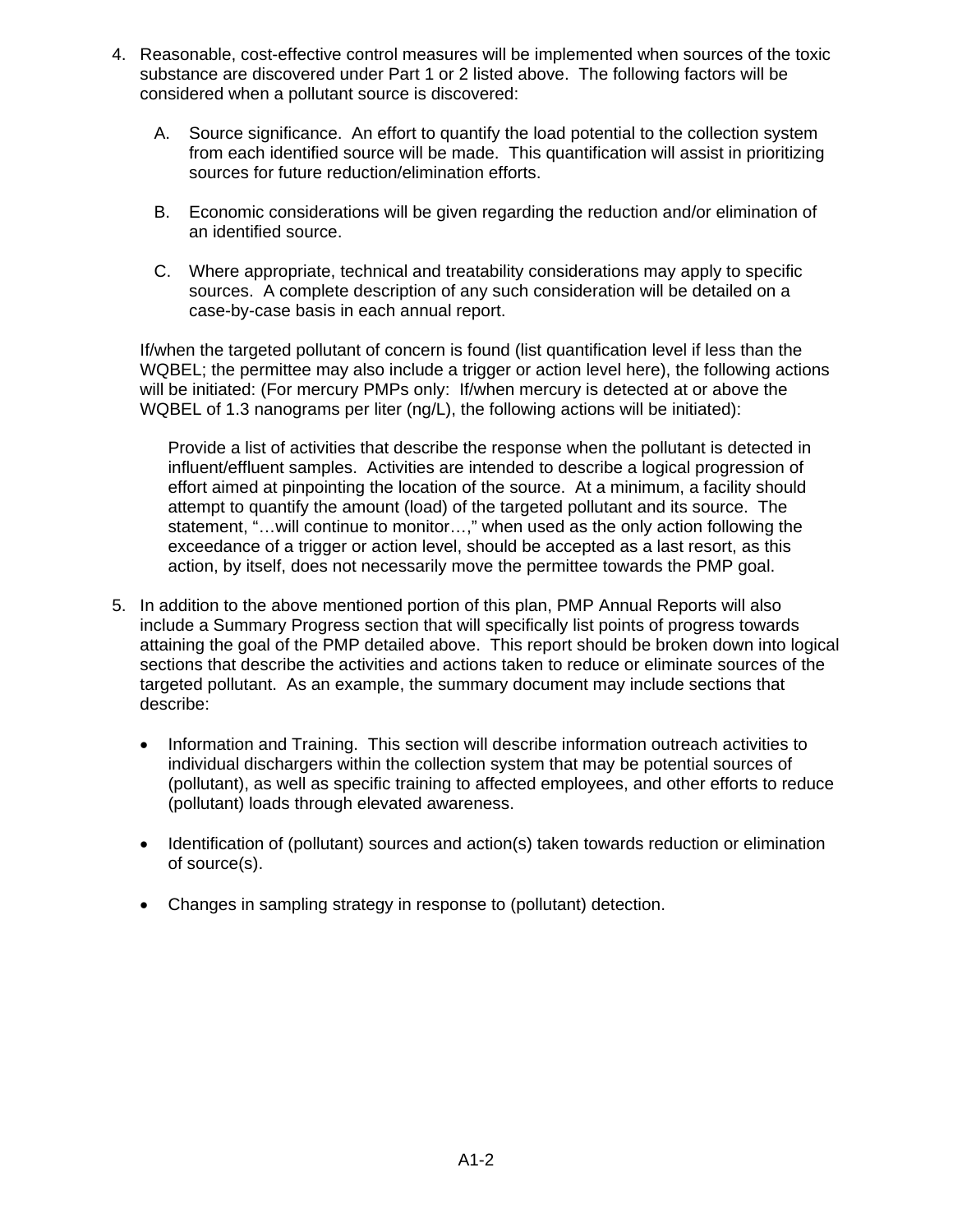

Figure 1. (Name of Community POTW) wastewater collection system indicating direction of influent flow and potential sampling locations.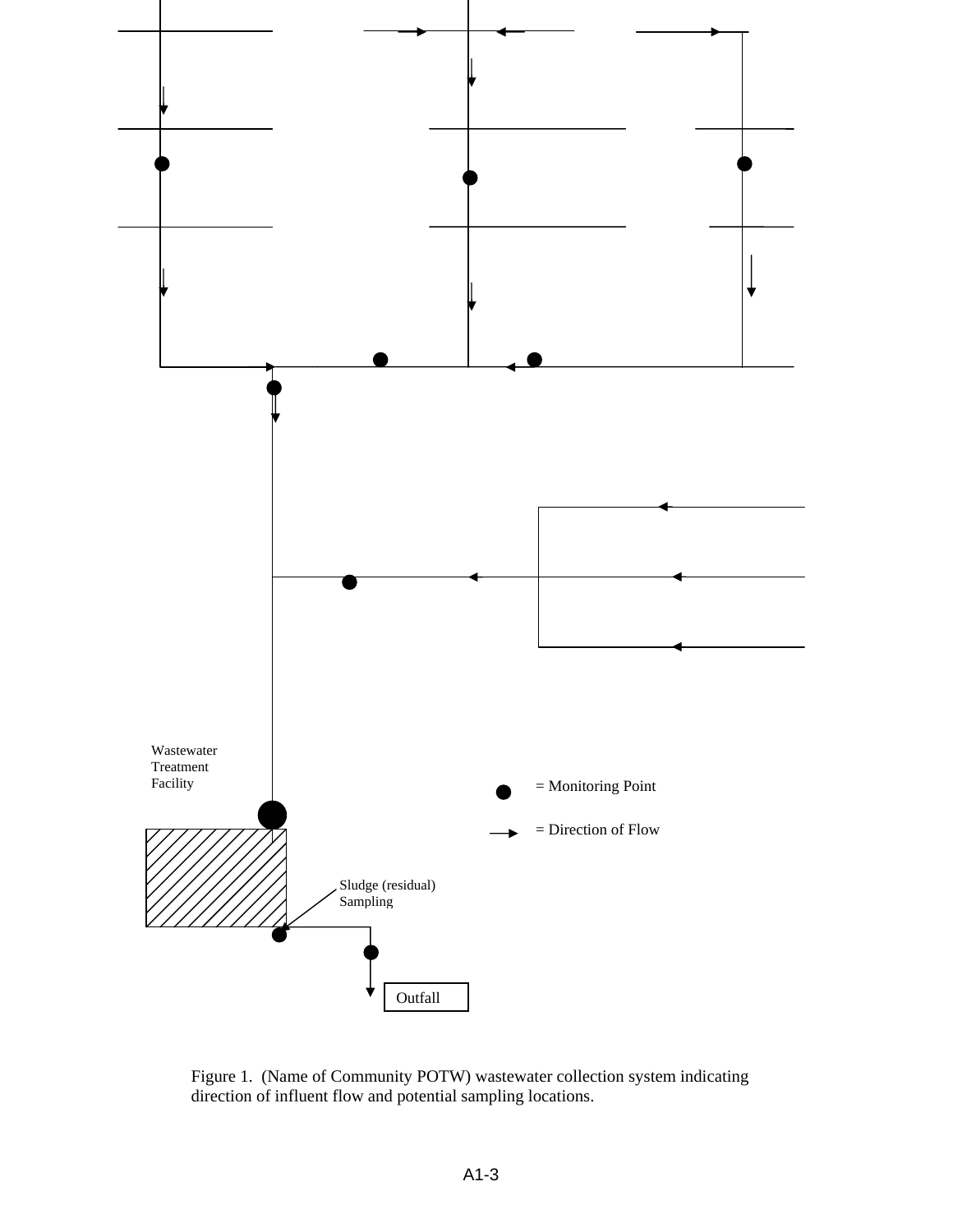# **APPENDIX A2**

### Pollution Minimization Program (Industrial Discharge) **XYZ Manufacturing**  (City/Village/Township), Michigan

### Submitted (date)

*The following is an example for Water Resources Division staff of a basic Pollution Minimization Program (PMP) for an industrial discharger. This example should not be interpreted as a form or template to be used for all industrial dischargers requiring a PMP but rather as a demonstration of the basic components that should be included in any proposed PMP.* 

The following is a detailed explanation of a Pollution Minimization Program (PMP) for (Permittee and National Pollutant Discharge Elimination System Number) and is intended to meet the requirements set forth in R 323.1213(d). This program consists of five sections:

- 1. An annual review of potential sources of the toxic substance(s) in question. These sources will include, but are not limited to, individual plant processes where (pollutant) is or has been historically used, service water supply lines, or geographic areas where this material may have been previously deposited.
- 2. Semiannual monitoring of potential sources of the toxic substance(s) in question. Points along the collection system where storm water runoff, groundwater, etc., may be entering the collection system may also be included where applicable.

Existing potential sources will be sampled to determine the presence or absence of (pollutant). Sources, when identified, will be managed alone or in combination with other waste streams so as to move toward the PMP goal of meeting the water quality-based effluent limit (WQBEL) at the point of compliance.

A summary of all review activities and sampling results will be included in the PMP Annual Report

3. Quarterly monitoring for the toxic substance in the influent to the wastewater treatment system will be performed and reported in the PMP Annual Reports. Influent samples will consist of a (grab/composite) that will be analyzed at an appropriate quantification level using an approved United States Environmental Protection Agency method, approved alternative test method, or permit specified method.

(Optional – not used or part or all of the following may be required) Sludge, filter residuals, fish tissue monitoring, and/or biouptake data will also be submitted along with influent and effluent data (the permittee may also include an appropriate trigger or action level here for these specific types of monitoring).

To aid in the review of this program, a detailed diagram of the complete facility collection system, including (potential) sampling locations and the treatment plant outfall location, has been provided (similar to Figure 1 only specific to the manufacturing processes, including wastewater treatment system).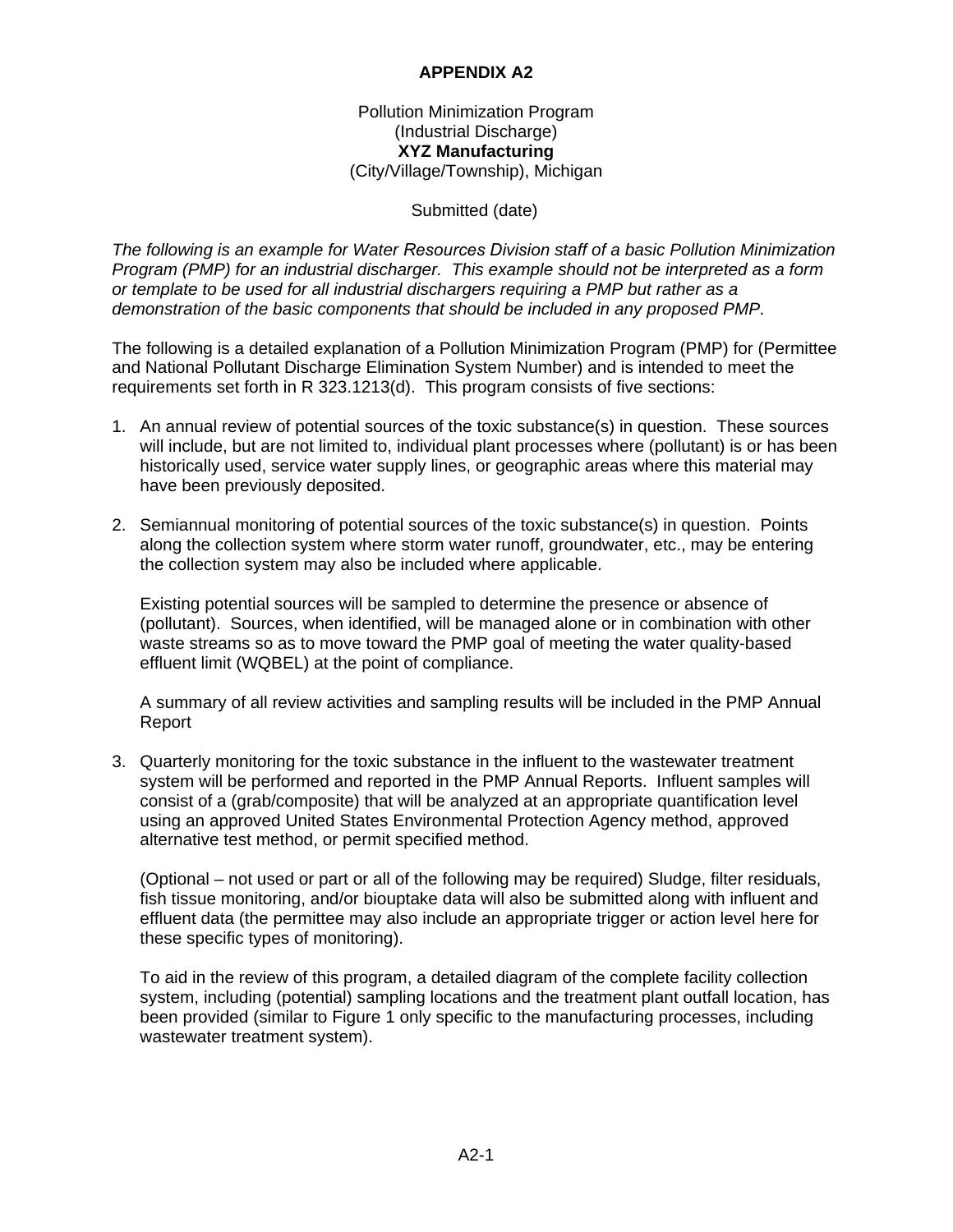- 4. Reasonable, cost-effective control measures will be implemented when sources of the toxic substance are discovered under part 1 or 2 listed above. The following factors will be considered when a (pollutant) source is discovered:
	- A. Source significance. An effort to quantify the load potential to the collection system from each identified source will be made. This quantification will assist in prioritizing sources for future reduction/elimination efforts.
	- B. Economic considerations will be given regarding the containment and/or elimination of an identified source.
	- C. Where appropriate, technical and treatability considerations may apply to specific sources. A complete description of any such consideration will be detailed on a case-by-case basis in each annual report.

If/when the targeted pollutant of concern is detected (list quantification level if less than the WQBEL; the permittee may also include a trigger or action level here), the following actions will be initiated: (For mercury PMPs only: If/when mercury is detected at or above the WQBEL of 1.3 nanograms per liter (ng/L), the following actions will be initiated):

 Provide a list of activities in response to pollutant detection in influent/effluent samples. Activities are intended to describe a logical progression of effort aimed at pinpointing the location of the source. At a minimum, a facility should attempt to quantify the amount (load) of the targeted pollutant and its source. The statement, "…will continue to monitor…," when used as the only action following the exceedance of a trigger or action level, should be accepted as a last resort, as this action, by itself, does not necessarily move the permittee towards the PMP goal.

- 5. In addition to the above mentioned portion of this plan, PMP Annual Reports will also include a Summary Progress section that will specifically list points of progress towards attaining the goal of the PMP detailed above. This report should be broken down into logical sections that describe the activities and actions taken to reduce or eliminate sources of the targeted pollutant. As an example, the summary document may include sections that describe:
	- Information and Training. This section will describe training activities to individuals that have influence over various plant processes that discharge to the collection system.
	- Identification of (pollutant) sources within plant process areas and action(s) taken towards removal of source(s).
	- Changes in sampling strategy in response to (pollutant) detection.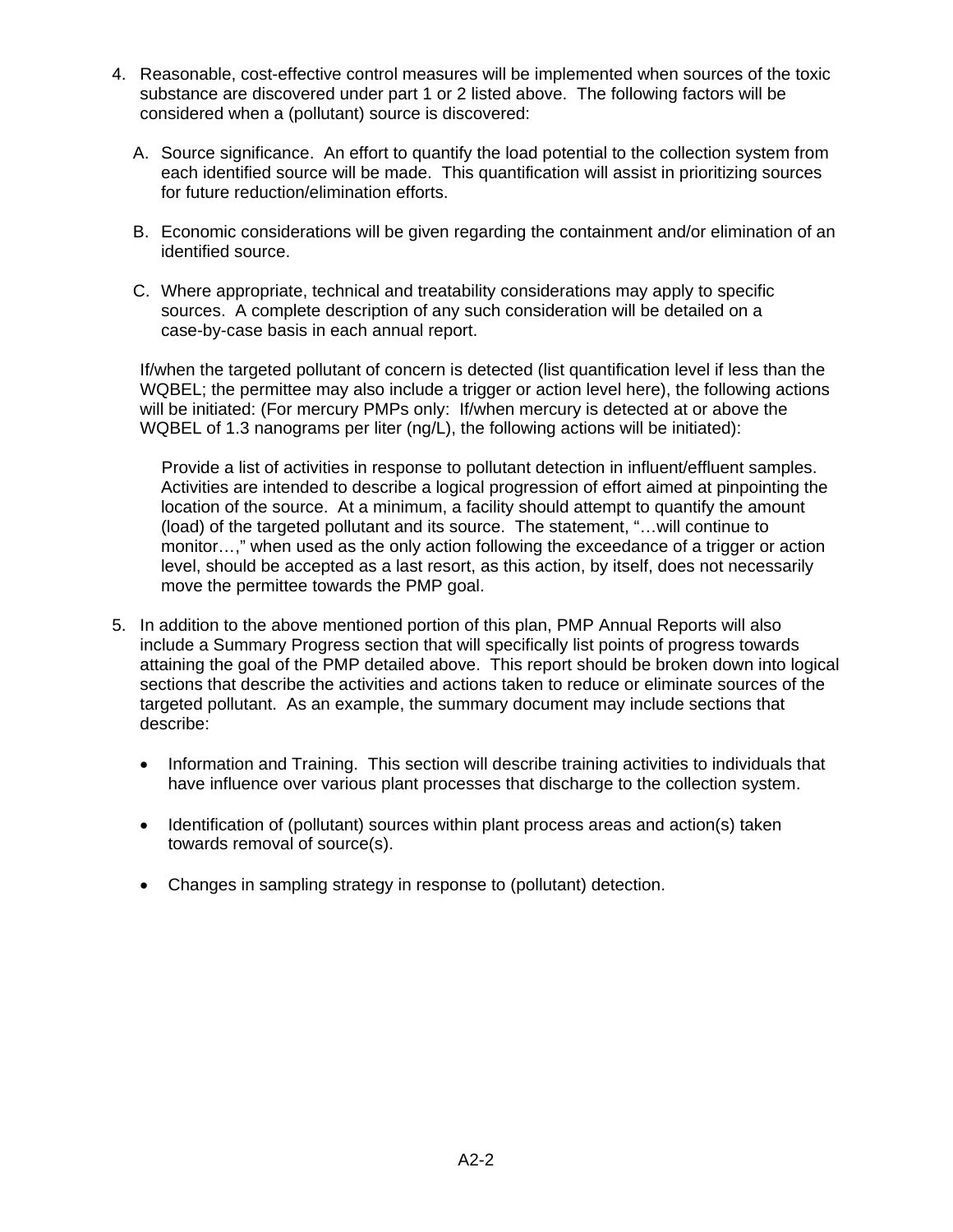

Figure 1. (Name of facility) wastewater collection system indicating direction of influent flow and potential sampling locations.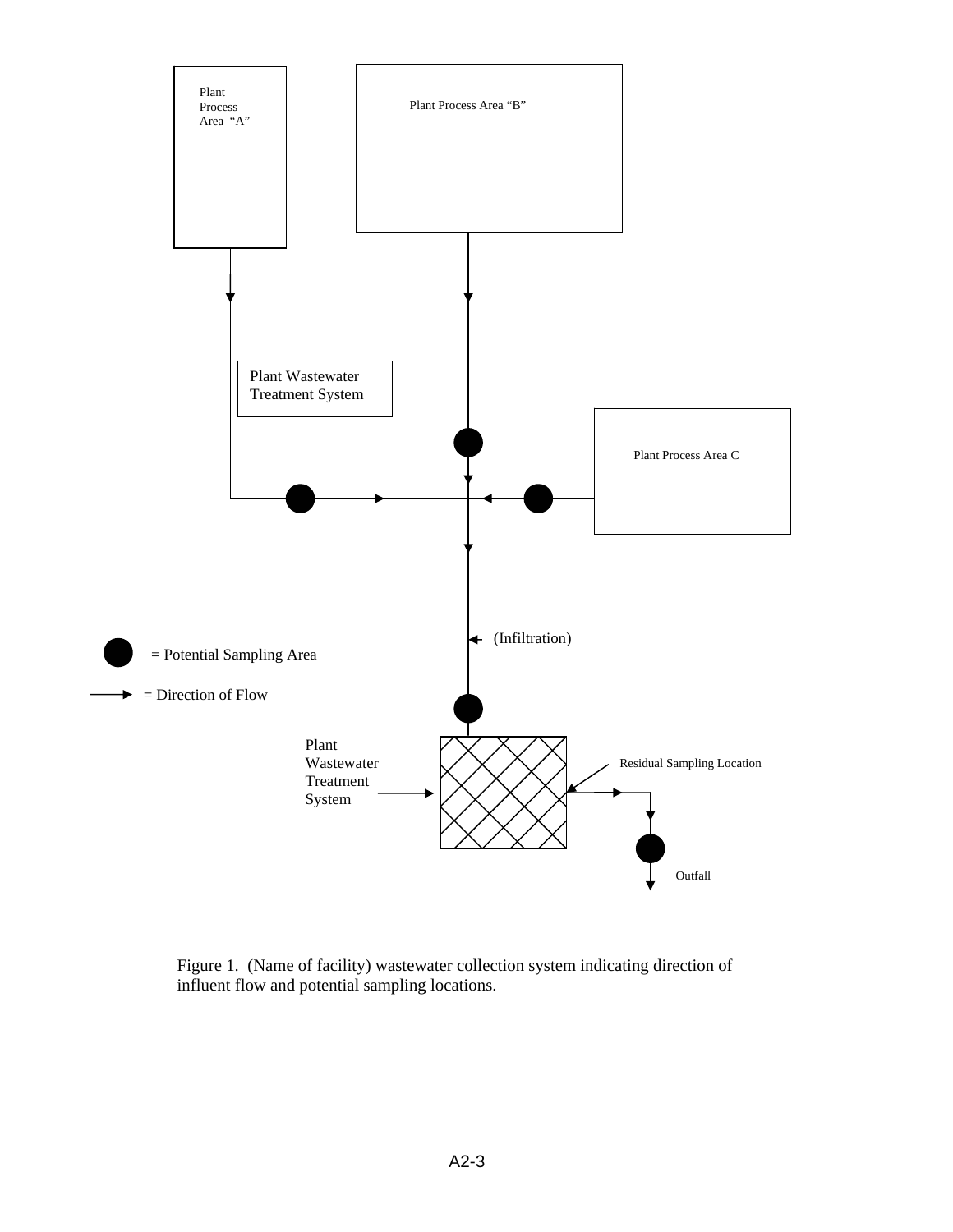# **APPENDIX B**

Pollution Minimization Program (Suggested) Annual Report Format

Submitted (date)

*The following is an example for Water Resources Division (WRD) staff of the basic format for a Pollution Minimization Program (PMP) Annual Report. This general format can be modified as needed for specific needs from a Publicly Owned Treatment Works facility or an industrial discharger. This example should not be interpreted as a form or template to be used for all National Pollutant Discharge Elimination System dischargers requiring a PMP but rather as a demonstration of the basic components that should be included in any PMP Annual Report that has been submitted to the WRD for approval.* 

Pollutant Minimization Program (PMP) Annual Report

1. **Was the approved PMP followed completely during the past year**?

YES or NO (circle one)

If no, please attach a statement that clearly describes any and all deviations from the approved program. Include a list of actions or conditions that lead to the program deviation, as well as any interaction with the Department of Environmental Quality, Water Resources Division, related to the deviation.

2. **Known sources of contaminant and loading to the wastewater treatment plant (WWTP)**. List any confirmed sources of the toxic substance and an annual loading to the WWTP. Sources may include process and activity waste streams; storm water, sanitary, and groundwater collection and transport systems; remediation and disposal waste streams, and historical contamination waste streams.

| Source                                           | loading to WWTP (use appropriate units)<br>flow<br>concentration / |  |
|--------------------------------------------------|--------------------------------------------------------------------|--|
|                                                  |                                                                    |  |
| Format for Reporting Known Sources<br>Surooested |                                                                    |  |
|                                                  | <del>1800 or anni</del>                                            |  |

Attach analytical sample results from all monitoring performed at known sources of contamination. Include detection limit and quantification limit information.

3. **Potential sources of contamination**. List any suspected sources of the toxic substance and, if known, provide an estimate of annual loading to the WWTP.

| <b>Potential Source</b> | loading estimate (use appropriate units)<br>flow<br>Concentration |
|-------------------------|-------------------------------------------------------------------|
|                         |                                                                   |
| \]]MOMPRIMA             | Format for Reporting Suspected Sou<br>™∩≏α                        |
|                         |                                                                   |

Attach analytical sample results (if available). Include detection level and quantification level information.

4. **List actions taken to reduce or eliminate the identified sources of the toxic substance**. Actions may include treatment, remediation, investigation, operation, and/or management activities. If no action(s) were taken to reduce or eliminate the identified source, please explain why.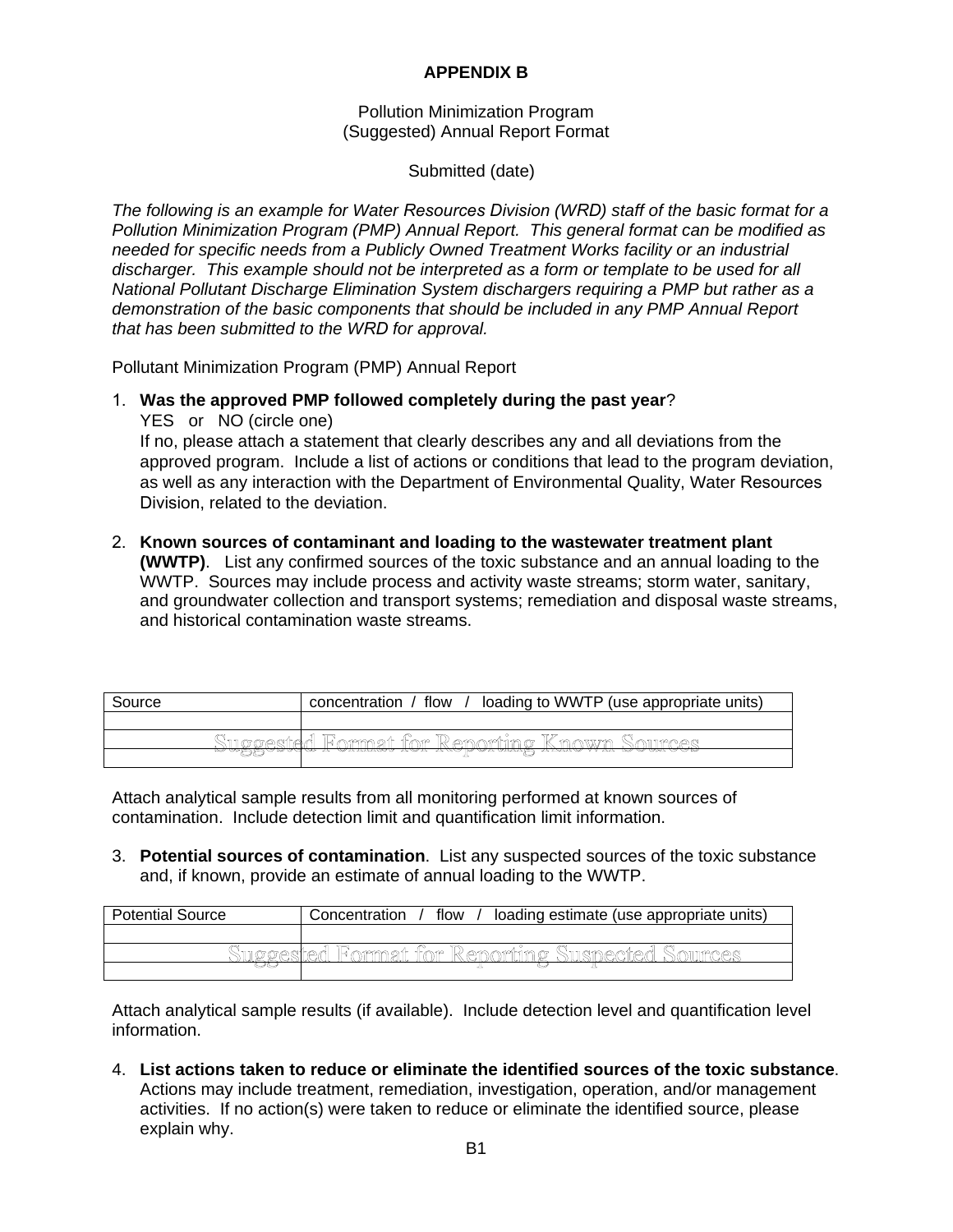5. **Actions planned to further reduce or eliminate sources of the toxic substance**. (If necessary, attach plans as a separate document.)

| Action           | Known or estimated reduction               | Time frame           |
|------------------|--------------------------------------------|----------------------|
|                  |                                            |                      |
| הדר<br>MIQQASIA¶ | ⋀<br>†'∩ിി≏<br>ി∦ ∕രാന്ന മി†<br>∕∩าำา∕∩าก∂ | Dlammed              |
| --<br>ᆓᆓᆇ        | <del>A AU VAU ZAU</del><br>-----<br>2      | <b>ROOTERS OF GO</b> |

L

 $\overline{a}$ 

6. Provide additional comments or information on the facility's progress using its PMP control strategy designed to proceed toward achievement of the goal to maintain the effluent concentration of the toxic substance at or below the water quality-based effluent limit (WQBEL). Include prioritization and performance standard reviews.

7. Attach the analytical results from all minimization program monitoring. Include the results from WWTP influent, effluent, collection system monitoring (i.e., trunk line monitoring), source monitoring, solids, fish tissue, and biouptake monitoring.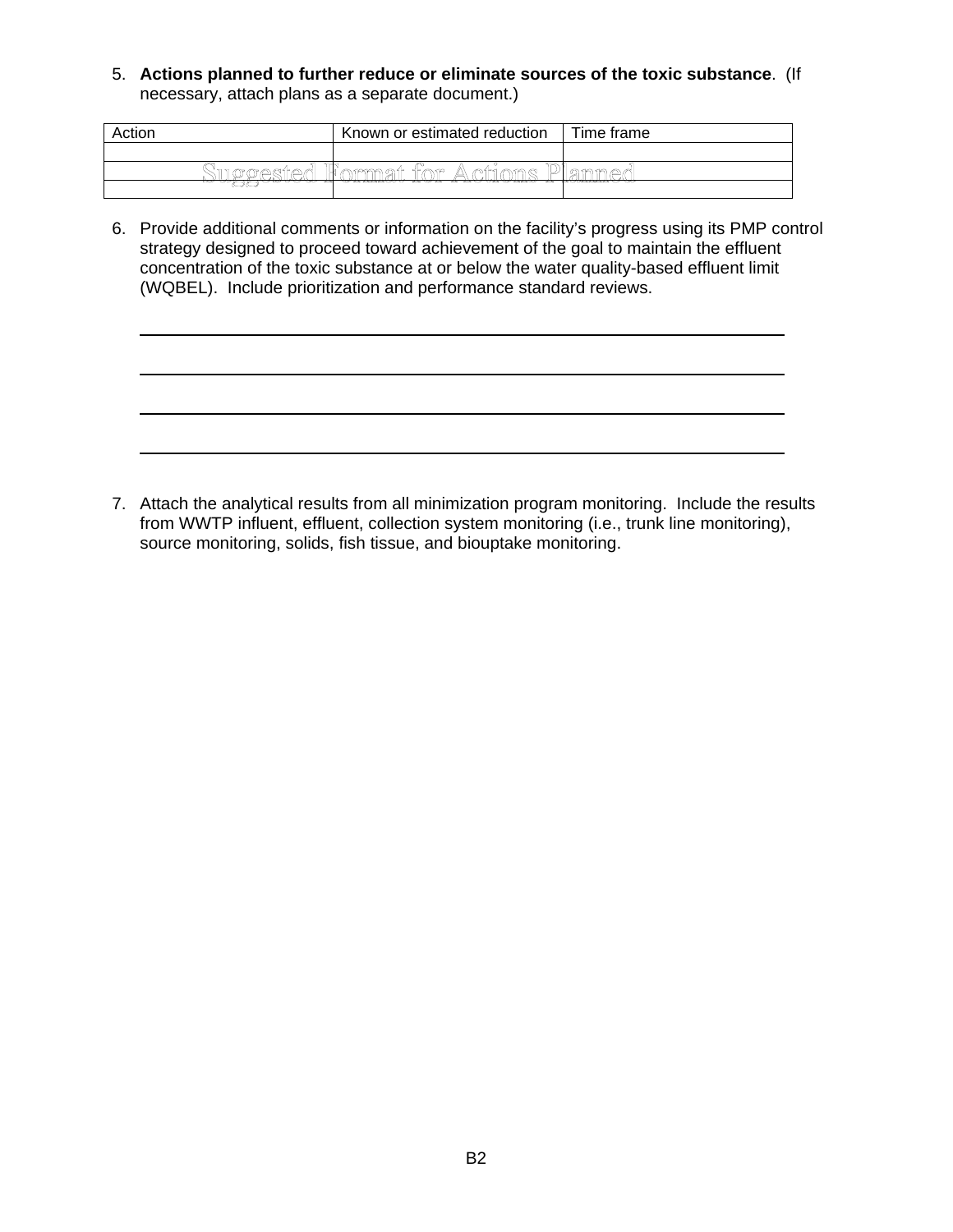# **APPENDIX C**

Surface Water Assessment Section Initial Pollutant Minimization Program Review for:

(Name of industrial discharger or Publicly Owned Treatment Works) Date  $\frac{1}{2}$  /  $\frac{1}{2}$ 

The Pollutant Minimization Program (PMP) contained a description of the facility's internal processes (industrial discharger) or a diagram of the wastewater collection system (POTW) so that any discussion of sampling locations can be understood by the reviewer. (YES or NO) (circle one)

PMP contained a description of the analytical method(s) and appropriate quantification limit used to determine the presence of the targeted pollutant (this method(s) must be consistent with the method requirements as stated in the National Pollutant Discharge Elimination System permit). (YES or NO)

PMP contained a sampling schedule for Influent. (YES or NO)

PMP contained a sampling schedule for **Sludge** (if required). (YES or NO or N/A)

PMP contained a sampling plan(s) for a Biouptake Study (if required). (YES or NO or N/A)

PMP contained appropriate trigger or actions levels (concentrations) for the targeted pollutant. (YES or NO)

PMP contained a response if the pollutant of concern is detected at or above the trigger (or action) concentration. (YES or NO)

- 1. Response to pollutant detection was to move monitoring point closer towards source. (YES or NO)
- 2. Response to pollutant detection was to contact businesses and industries that are known or suspected of discharging the targeted pollutant. (YES or NO)

PMP contained a list of potential (targeted pollutant) dischargers. (YES or NO)

PMP contained a list of known (targeted pollutant) dischargers. (YES or NO)

Additional Comments: (Attach as an additional sheet if necessary)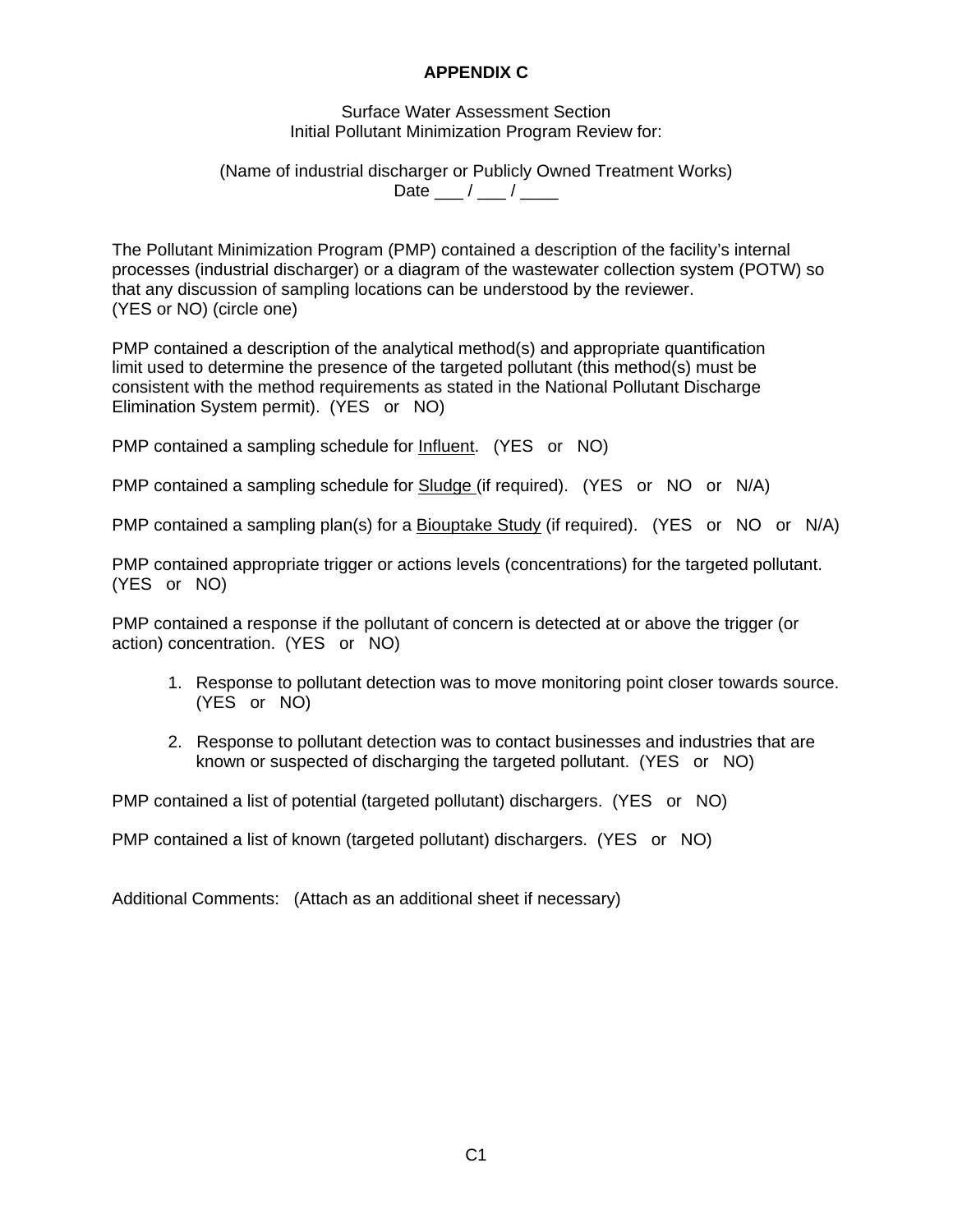### **PMP Annual Report - Initial Review Checklist**

PMP Annual Report contained a description of the facility's internal processes (industrial discharger) or a diagram of the wastewater collection system (POTW) so that any discussion of sampling locations can be understood by the reviewer. (YES or NO) (circle one)

PMP Annual Report contained a description of the analytical method(s) and appropriate quantification level(s) used to determine the presence of the targeted pollutant (verify with the NPDES permit that the correct method was used. (YES or NO)

PMP Annual Report contained appropriate trigger or actions levels (concentrations) for the targeted pollutant. (YES or NO)

PMP Annual Report contained Influent Data (YES or NO), Effluent data (YES or NO), sampling results from Potential Sources (YES or NO)

Sampling results indicated the presence of (pollutant) at or above the "trigger or action" level. (YES or NO). If YES, describe the facility's response.

Sampling results indicated the presence of (pollutant) at or above the quantification level (YES or NO). If YES, describe the facility's response.

PMP Annual Report contained the sampling results for Sludge (if required). If sludge data is present, do the results indicate a need for any additional sampling or a change to the PMP (YES or NO or N/A). Explain.

PMP Annual Report contained the sampling results from a Biouptake Study (if required). If biouptake data is present, do the results indicate a need for any additional sampling or a change to the PMP (YES or NO or N/A). Explain.

PMP Annual Report contained a list of potential (targeted pollutant) dischargers. (YES or NO)

PMP Annual Report contained a list of known (targeted pollutant) dischargers. (YES or NO)

Report contained a summary of proposed actions to be performed in the next year. (YES or NO)

Additional Comments: (Attach as an additional sheet if necessary)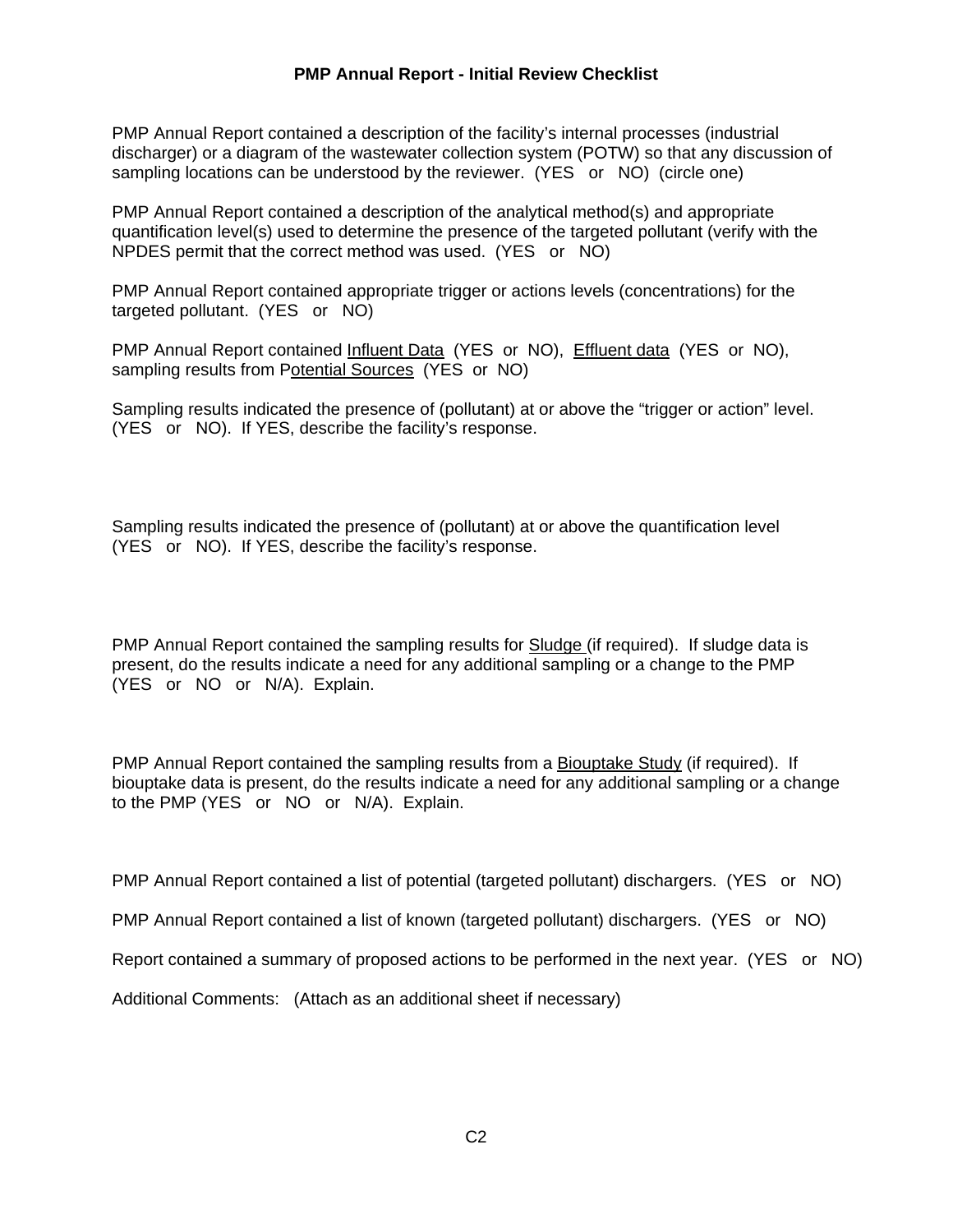# **APPENDIX D**

#### Pollution Minimization Program Review District Checklist

## **(name of industrial discharger or Public Owned treatment Works)**  Date \_\_\_ / \_\_\_ / \_\_\_

## **New Pollutant Minimization Program (PMP) (circle the correct response)**

PMP contains a description of the facility's internal processes and collection system so that any discussion of sampling locations can be understood by the reviewer. (YES or NO)

PMP contains a description of the analytical method(s) used to determine the presence of the targeted pollutant, including the quantification level and the detection level. (YES or NO)

PMP contains a sampling schedule for influent. (YES or NO)

PMP contains a sampling schedule for effluent. (YES or NO)

PMP contains a sampling schedule for sludge. (YES or NO or N/A)

PMP contains an appropriate Trigger or Action Level (concentration) that initiates a specific response. (YES or NO)

PMP contains a response if the pollutant of concern is found at a concentration that equals or exceeds the Trigger or Action Level. (YES or NO)

Response to pollutant detection is to move monitoring point closer towards point of detection. (YES or NO)

Response to pollutant detection is to contact businesses and industries that are known or suspected of discharging the targeted pollutant. (YES or NO)

PMP contains a sampling plan for a Biouptake Study. (YES or NO)

PMP contains a commitment that reasonable cost-effective control measures will be implemented when sources of the targeted pollutant are discovered. (YES or NO)

PMP contains a list of potential (targeted pollutant) sources. (YES or NO)

PMP contains a list of known (targeted pollutant) sources. (YES or NO)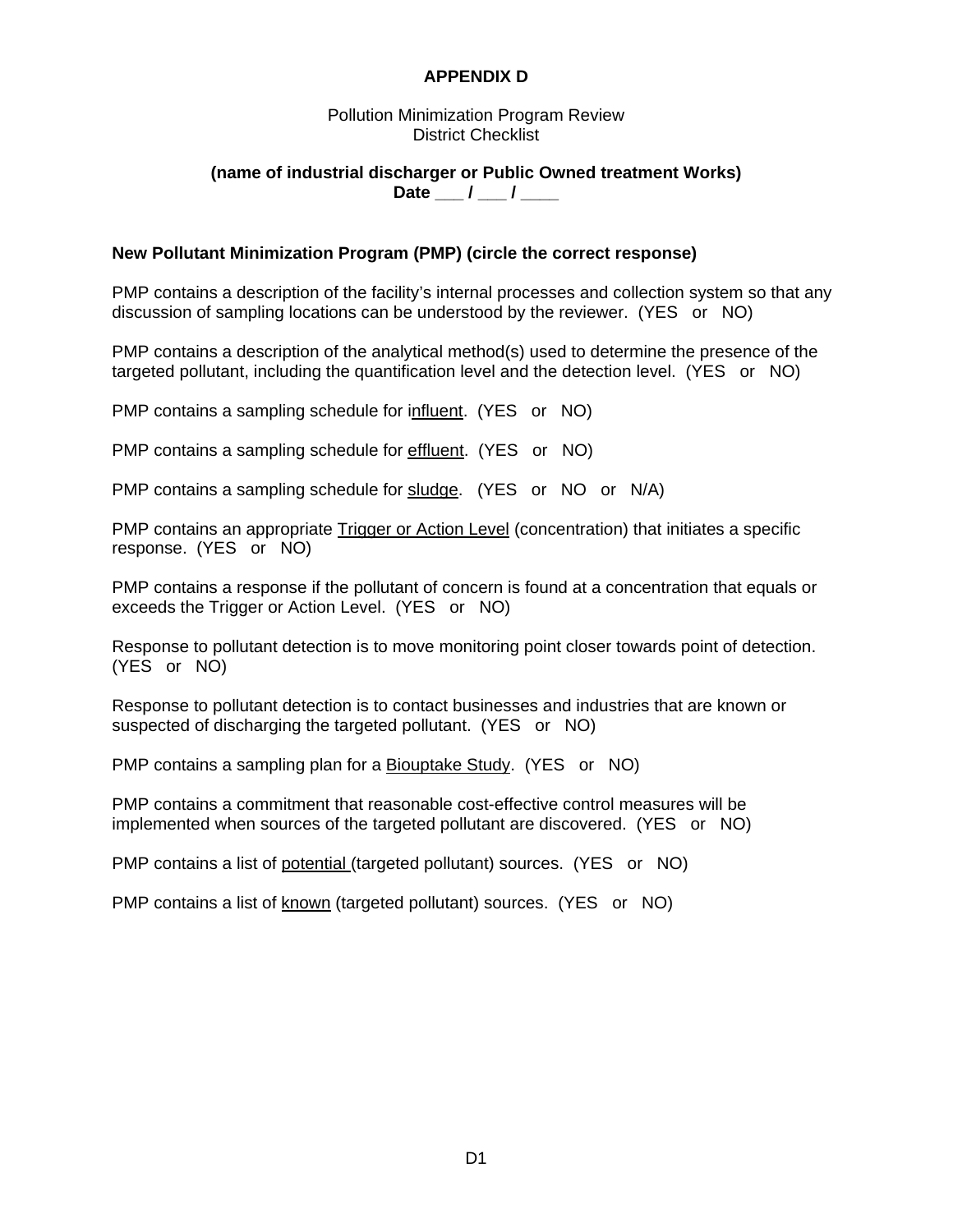## **PMP Annual Report(s)**

Compare PMP Annual Report with the approved PMP to verify that all proposed activities have been enacted. If the PMP Annual Report covers the second year or more of PMP activities, compare the activities of the current annual report with the previous year. Please note that it is critical that all activities of the PMP are contained in the first annual report to be sure that subsequent annual reports continue to be as complete as possible.

Does the PMP Annual Report contain the provisions listed below (circle the correct response)?

Report contained a description of the facility's internal processes so that any discussion of sampling locations can be understood by the reviewer. (YES or NO)

Sampling was performed as scheduled for influent, effluent, and sludge monitoring. (YES or NO)

Monitoring results from all scheduled sampling are included and contain the quantification level and detection level for each analytical result reported. (YES or NO)

The facility used the approved analytical method(s) with proper quantification level and detection level to determine the presence of the targeted pollutant. (YES or NO)

Report contained results from a biouptake study or an update on progress toward performance of a scheduled biouptake study. (YES or NO)

Report contained actions taken in response to the presence of the pollutant of concern found at or above trigger level. (YES or NO)

Facility performed collection system monitoring to better identify collection system segments with pollutant present. (YES or NO)

Facility initiated control programs at known or suspected non domestic users with the potential to discharge the targeted pollutant. (YES or NO)

Report contained a list of potential (targeted pollutant) dischargers. (YES or NO)

Report contained a list of known (targeted pollutant) dischargers. (YES or NO)

Report contained a summary of the effectiveness of pollutant reduction activities including an estimate of the mass of pollutant eliminated. (YES or NO)

Report contained a summary of proposed actions to be performed in the next year. (YES or NO)

NOTE: The permittee is not in compliance with their NPDES permit if the PMP Annual Report is deficient.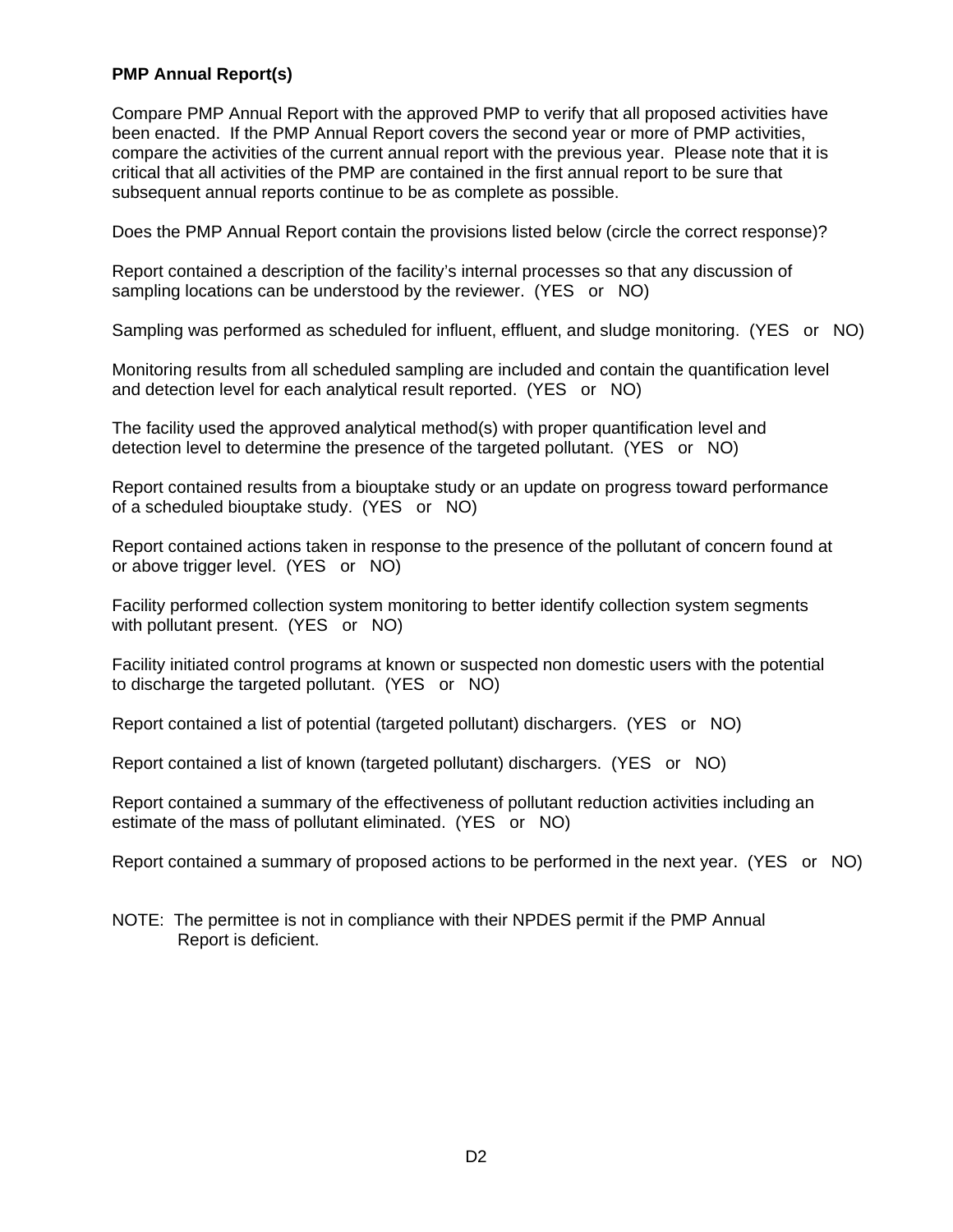# **Industrial Pretreatment Program (IPP) Section of the District Checklist**

(For POTWs only)

Contact/consult the appropriate IPP District Specialist.

Is the POTW required to have an Industrial Pretreatment Program? (YES or NO) (circle one)

If yes, is the pollutant of concern properly regulated by local limits and/or a reduction plan? (YES or NO)

Are nondomestic users suspected of discharging this pollutant monitored for it? (YES or NO)

If no IPP is required, complete the following:

Does the program describe the legal authority that the POTW intends to use to require nondomestic users to control the pollutant in question? (YES or NO)

If more than one jurisdiction is served, does the legal authority provide for the control of nondomestic users in the entire service area? (YES or NO) [Note: This is usually included in a Sewer Use Ordinance.]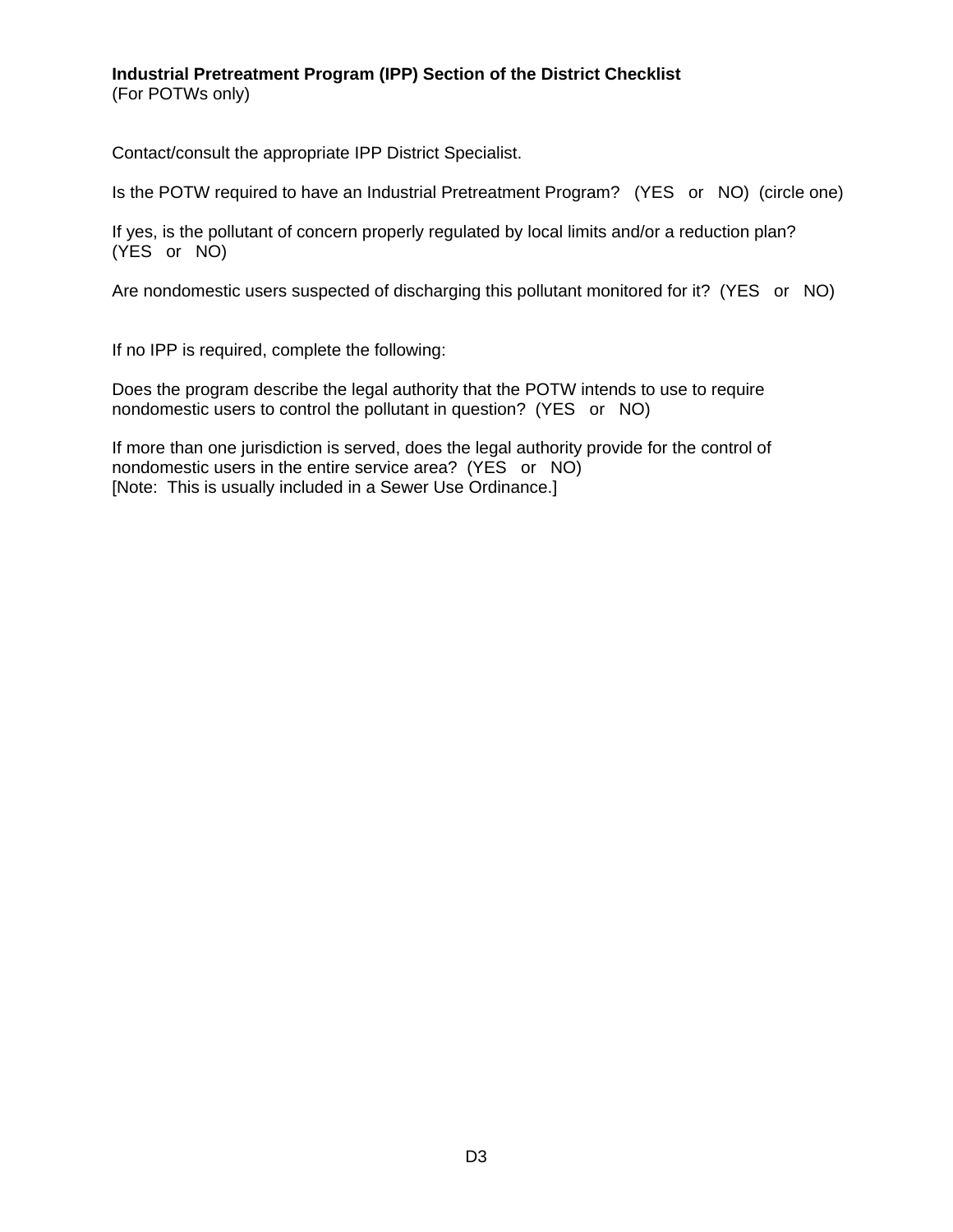# **APPENDIX E**

# Glossary of Terms

The following are specific terms used in Pollution Minimization Programs (PMPs) and PMP Annual Reports.

"**Action Level**" A specific level that exists in a progressive range of values that, when reached, initiates a specific action or actions.

"**Bioaccumulative Chemical of Concern**" (BCC) means a chemical which, upon entering the surface waters, by itself or as its toxic transformation product, accumulates in aquatic organisms by a human health bioaccumulation factor of more than 1,000 derived after considering metabolism and other physiochemical properties that might enhance or inhibit bioaccumulation.

"**Detection Level**" (DL) means the lowest concentration of amount of the target analyte that can be determined to be different from zero by a single measurement at a stated level of probability.

"**Method Detection Limit**" (MDL) is defined as the minimum concentration of a substance that can be measured and reported with 99% confidence that the analyte concentration is greater than zero (40 CFR, Part 136, Appendix B) and is determined from analysis of a sample in a given matrix containing the analyte (MDEQ SOP 103 Ver. 1).

"**Minimum Level**" (ML) is defined as the lowest level at which the entire analytical system must give a recognizable signal and acceptable calibration point for the analyte. It is equivalent to the concentration of the lowest calibration standard, assuming that all method-specific sample weights, volumes, and cleanup procedures have been employed (EPA Method 1631).

"**Quantification Level**" (QL) means the measurement of the concentration of a contaminant obtained by using specified laboratory procedure calculated at a specified concentration above the detection level. It is considered the lowest concentration at which a particular contaminant can be quantitatively measured using a specified laboratory procedure for monitoring of the contaminant (R 323.1205 Definitions; M to Z). (NOTE: The term "Level of Quantification" does not have a specific definition and should not be used at any point during an NPDES process/procedure to describe a minimum concentration that can be quantified or detected.)

"**Reporting Limit**" (RL) the RL is a term used by the MDEQ, and is the quantitation limit used to report data for actual samples (MDEQ SOP 103 Ver. 1).

"**Trigger**" is a term given to one specific point or value in a linear range of progressive points or values whereas, when reached, a specific response or action occurs.

"**Variance**" is defined as described in Part 4. Water Quality Standards Rule 323.1103. The specific reference in R 1103 that pertains to PMPs is listed in R 1103(6)(b) and states that: "That reasonable progress be made in effluent quality toward attaining the water quality standards. If the variance is approved for any BCC, a pollutant minimization program shall be conducted consistent with the provisions in paragraphs (i) through (iv) of R 323.1213(d). The department shall consider cost-effectiveness during the development and implementation of the pollutant minimization program."

"**Water Quality-Based Effluent Limit**" (WQBEL) means an effluent limit developed for an NPDES permit that will ensure that the level of water quality to be achieved by the point source complies with all applicable water quality standards.